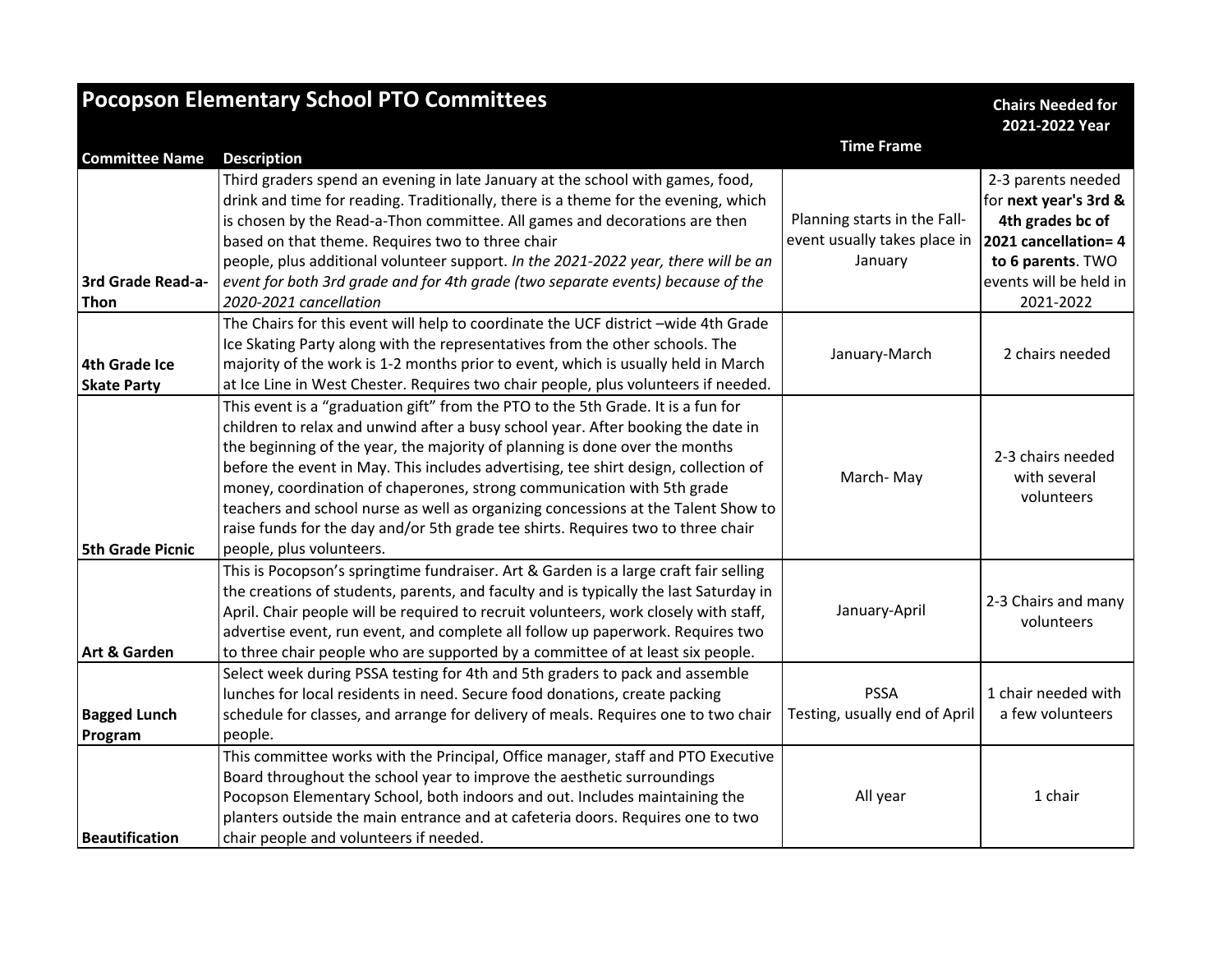| <b>Birthday Grams</b>                   | Advertise the birthday gram option for families that would like a certificate,<br>button, and ice cream voucher delivered to their child on his/her birthday.<br>Chairperson will communicate with families, collect money, and deliver or<br>coordinate the delivery of birthday grams each morning.                                                                                                                | All year    | 1 chair                             |
|-----------------------------------------|----------------------------------------------------------------------------------------------------------------------------------------------------------------------------------------------------------------------------------------------------------------------------------------------------------------------------------------------------------------------------------------------------------------------|-------------|-------------------------------------|
| <b>Book Fair</b>                        | Organize and coordinate all aspects of the winter book fair, including<br>communication, volunteer recruitment, decorating and creating contests.<br>Requires at least three chair people plus volunteers.                                                                                                                                                                                                           | Early March | 3 chairs with several<br>volunteers |
| <b>Box Tops</b>                         | Advertise and coordinate the Box Tops program, run contests, collect and submit<br>box tops twice per year (October & February). Requires one chairperson for a<br>year-long commitment.                                                                                                                                                                                                                             | Sept-June   | 1 chair                             |
| <b>Chorus Sporting</b><br><b>Events</b> | Work with Mr. Jennings to organize annual sporting event for PES chorus to<br>perform. This event is usually a Wilmington Blue Rocks game in early June.<br>Requires one to two chair people, who are ideally parents of 4th or 5th grade<br>choral students.                                                                                                                                                        | May-June    | 1 chair                             |
| Curriculum Council                      | Council is a committee consisting of administrators, principals, teachers, school<br>board members, and parents. The role of this committee is to review all<br>curriculum issues that arise in the district for K-12. The meetings occur 4-5 times<br>per year from 12:30-3:30pm at the district office. Requires one chairperson for a<br>two year commitment.                                                     | Sept-June   | 1 chair                             |
| <b>Donut Days</b>                       | Donut Day are scheduled for 3 mornings before school in March during the same<br>time as the Book Fair. These days are traditionally attended by students and<br>family before school (8:00-8:45). The primary responsibilities are: arranging for<br>donuts and drinks, recruiting and organizing volunteers, minimal decorating and<br>serving on the days of the event. Requires one chairperson plus volunteers. | March       | 1 chair with a few<br>volunteers    |
| <b>Family Fun Nights</b>                | Organize back to school family fun night in September and another family fun<br>night in January. The evenings typically involve a movie night in the gymnasium<br>(or another event). Requires one or two chair people plus volunteers.                                                                                                                                                                             | Sept & Jan  | 2 chairs with a few<br>volunteers   |
| <b>FOCUS</b>                            | Act as PTO liaison between school and FOCUS committee. Requires one person<br>for a year-long commitment.                                                                                                                                                                                                                                                                                                            | Sept-June   | 1-2 chairs                          |
| <b>Foreign Language</b><br>Program      | Coordinate the foreign language enrichment program by working with the<br>teachers, school staff, and parents to process registrations for before-school<br>foreign language classes Distribute paperwork, collect funds, arrange classes and<br>distribute information to students, volunteer teachers, and school staff as<br>needed. Requires one chairperson for a year-long commitment                          | Sept-June   | 1 chair                             |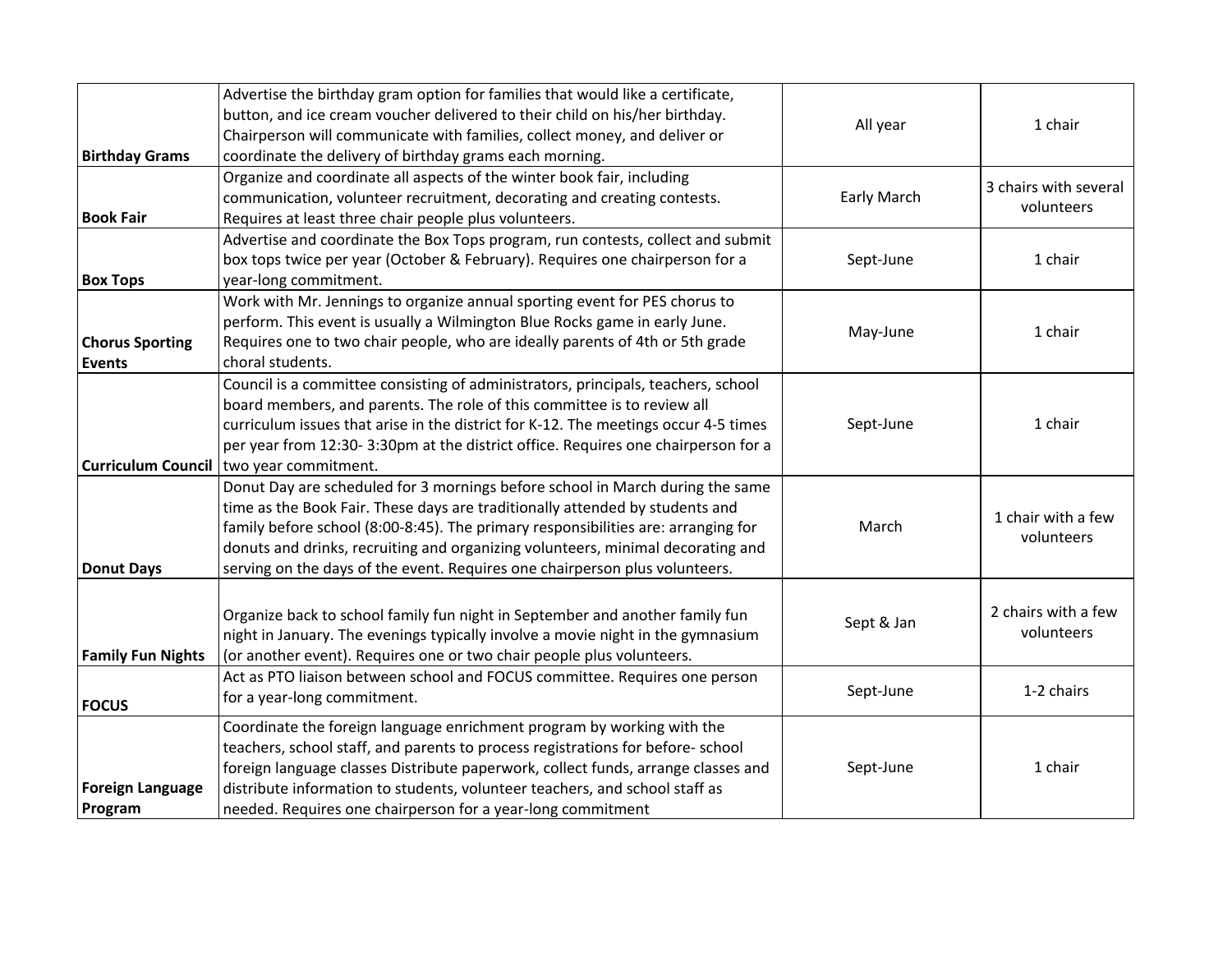| <b>Giving Tree</b>                      | Coordinate with local partners to determine what families/children are in need of<br>holiday gifts. Create gift tags for each gift recipient, assemble and decorate<br>holiday trees and hang gift tags. Communicate program to school community;<br>collect and deliver gifts to local partners. Requires two chair people.                           | Nov-Dec   | 2 chairs                          |
|-----------------------------------------|--------------------------------------------------------------------------------------------------------------------------------------------------------------------------------------------------------------------------------------------------------------------------------------------------------------------------------------------------------|-----------|-----------------------------------|
| <b>Green Team</b>                       | Advertise and provide opportunities for school community to recycle and reuse.<br>Promote "green" programs to reduce the school's environmental footprint.<br>Assist, as needed, with the outdoor learning classroom and raised garden beds.<br>Requires<br>one to two chair people plus volunteers as needed.                                         | June      | 1 chair                           |
| <b>Holiday Gift Shop</b>                | Coordinate with outside vendor to set up week long holiday sale during the<br>school day for the students to purchase gifts for family and friends.<br>November/December time commitment with the holiday gift sale typically during<br>early December. Requires two to three chair people plus volunteers.                                            | Nov-Dec   | 2 chairs                          |
| Hospitality                             | Coordinate refreshments for school events throughout the year, such as Boo Hoo<br>Tea, PTO events as needed, Grandparent's Day and Teacher Appreciation Lunch.<br>The committee should consist of volunteers willing to supply refreshments for<br>these events as needed throughout the year. Requires one chairperson for a<br>year-long commitment. | Sept-June | 1 chair                           |
| <b>New Parent</b><br><b>Connections</b> | Welcome and act as liaison between new families and the PTO. Organize<br>functions as needed throughout the year, like our "Adopt a Family" program.<br>Requires two chair people for a<br>year-long commitment.                                                                                                                                       | Sept-June | 2 chairs                          |
| <b>Patriot Press</b>                    | Educate families about the Patriot Press program, encourage the online<br>submission of stories to be printed, bound, and shared with the school<br>community. Chairs will coordinate a year end party for the new authors. Requires<br>two chair people plus volunteers.                                                                              | Spring    | 2 chairs                          |
| <b>School Pictures</b>                  | Recruit volunteers to help on picture days in Fall and Spring. Requires one to two<br>chair people plus volunteers.                                                                                                                                                                                                                                    | Oct & Feb | 1 chair and several<br>volunteers |
| <b>School Supply Sale</b>               | Organize the school supply sale for the following school year. Preparation will<br>begin in spring to coordinate needed supplies with PES teachers and set up online<br>supply sale with vendor. School supplies must then be delivered to the<br>classrooms the week before school starts. Requires one or two chair people plus<br>volunteers.       | May-Aug   | 1 chair and several<br>volunteers |